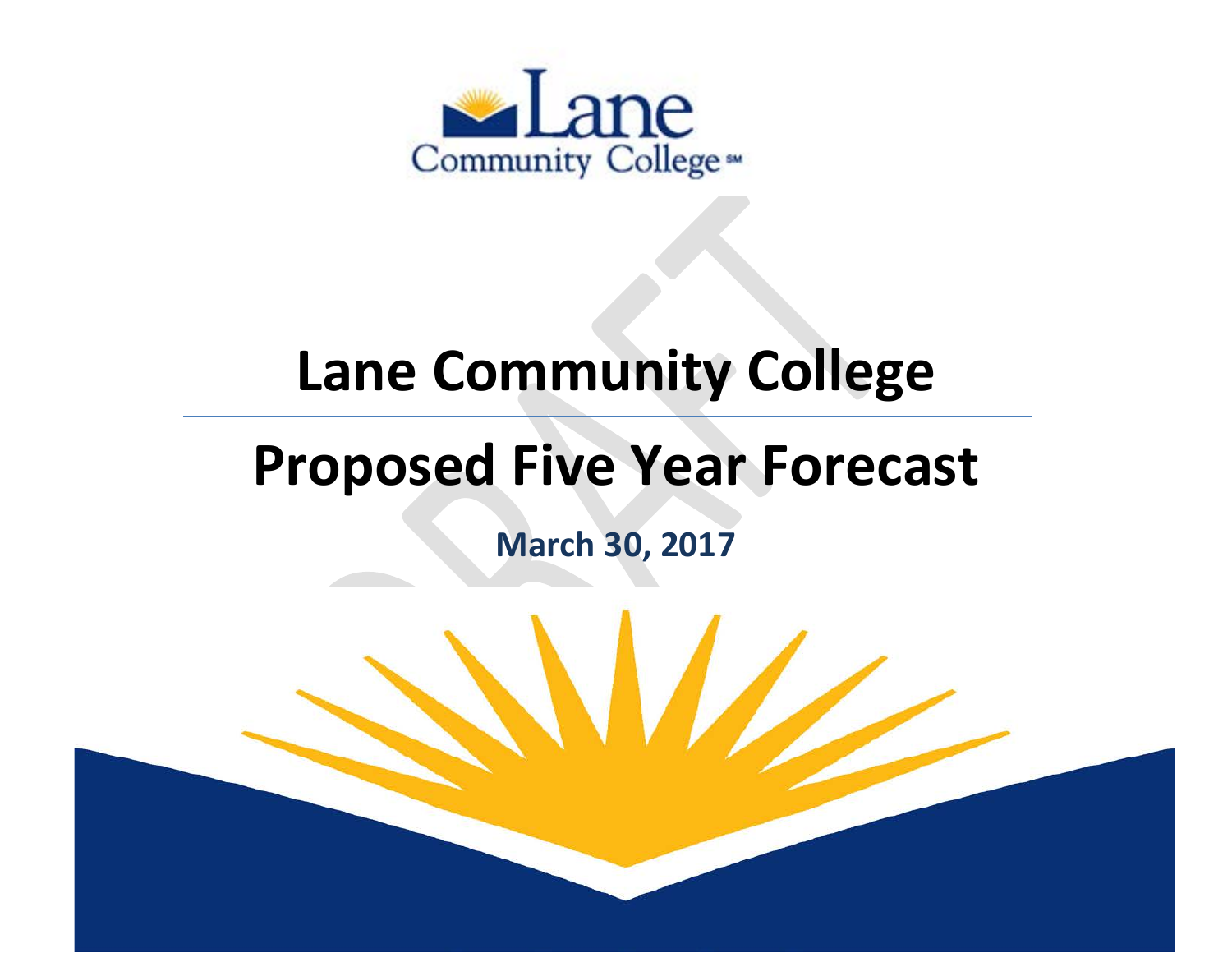## **Table of Contents**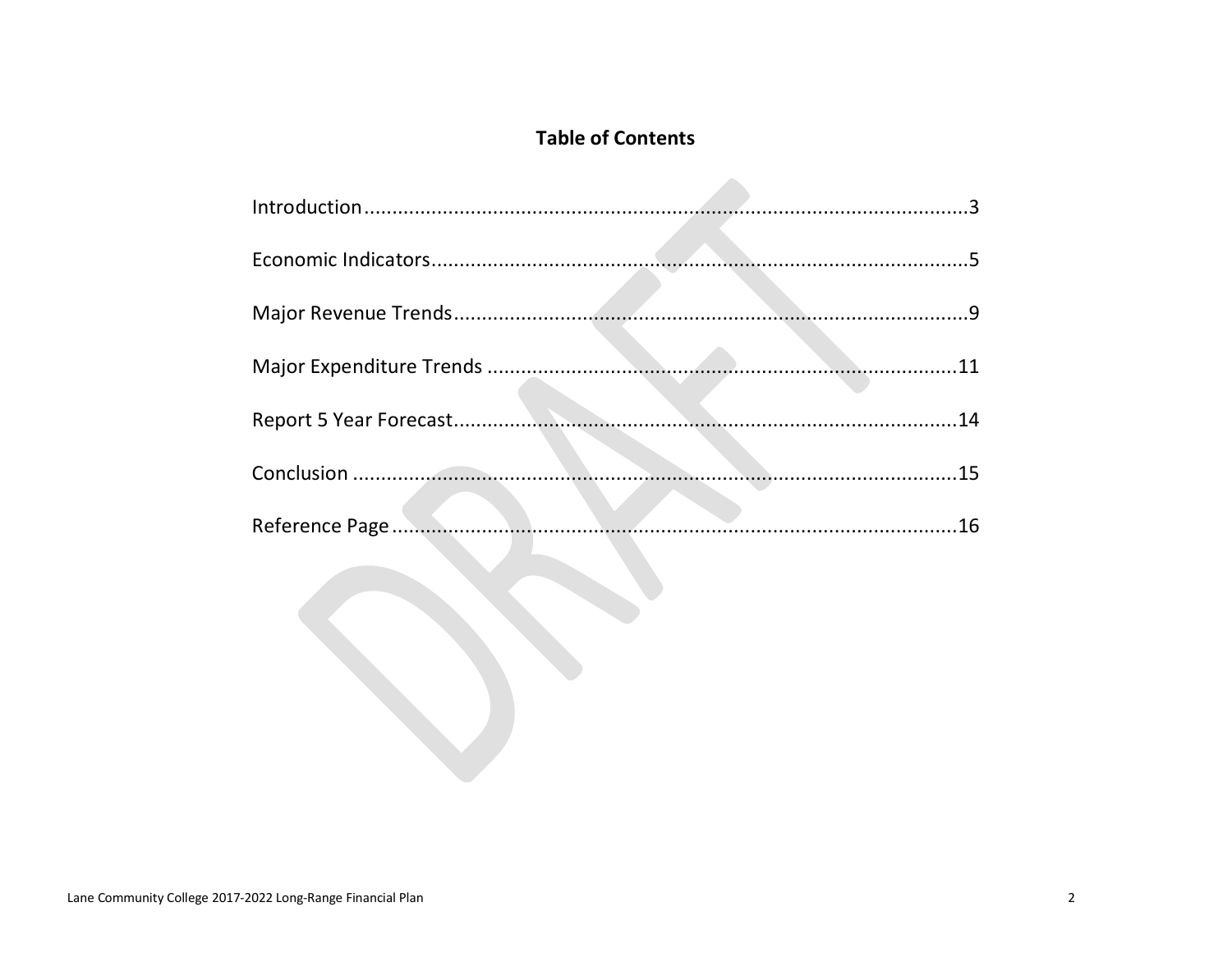#### **Introductions**

The Finance Council recommends that each year the college make projections about base revenue and expenditure trends that will be occurring over the next five years. The goal for this process to help stimulate dialogue and discussion among students, faculty, staff, College Council, Board of Education and citizens of Lane Community College tax district. We hope that the reader finds the information helpful.

The five year forecast will focus on the college's General Fund (Fund I) and Administratively Restricted Fund (Fund IX). While other funds make up a significant portion of the budget, in many cases policies are already in place that guides decision making for the revenues and appropriations of those funds.

For the report to be useful in preparation of the annual budget process the five year forecast will be done in the following three phases:



*Unemployment impacts.* DeLeeuw (2012) points out a study by Kane (1995) that found two-year public college enrollment was positively related to unemployment (as unemployment went up, enrollment went up) whereas four-year institutions' enrollment was inversely related (as unemployment went up, enrollment went down).

It appears that as jobs become scarce individuals seek education. They graduate, seek jobs and the economy recovers. The following graph shows the impact of unemployment on Lane Community College's enrollment, especially in the years that there is a higher reliance on tuition revenue.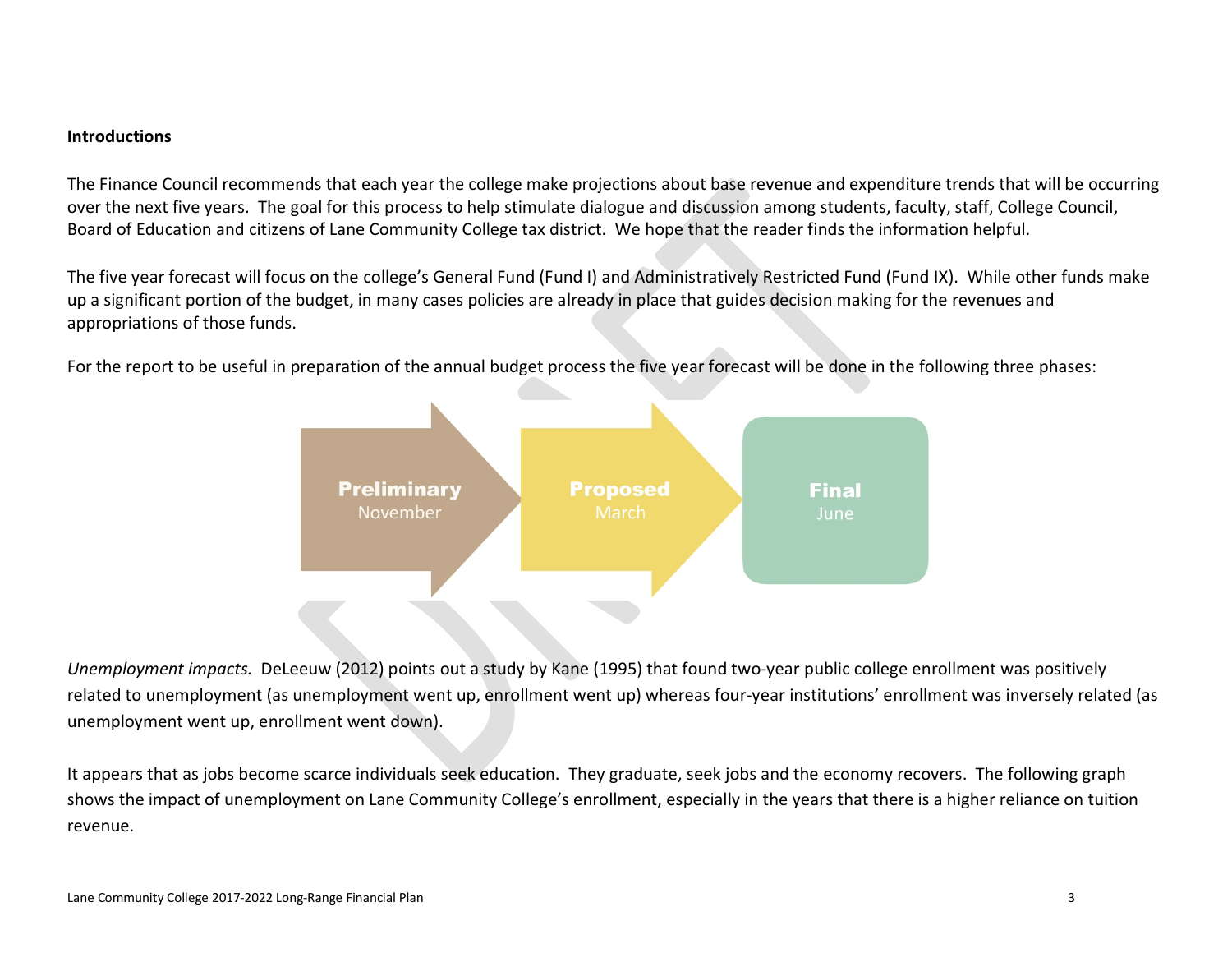

This next graph shows the state's declining contribution to higher education subsidization and thus a greater reliance on tuition revenue. The aim of the Finance Council is cover budgetary expenditures without raising tuition to the point at which it deters students from enrolling.

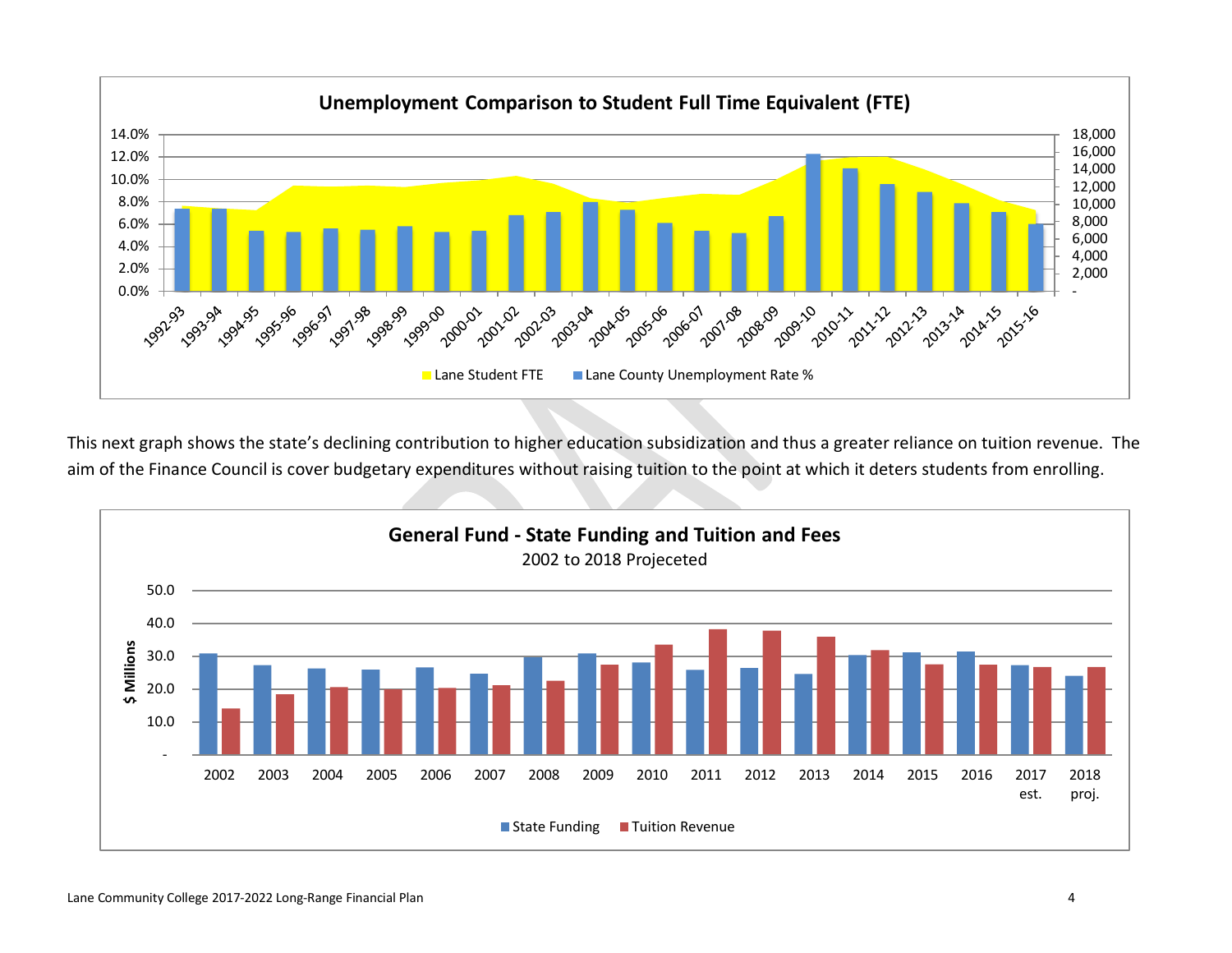## **Economic Indicators**

#### **State Budget**

*State Community College Budget*. Community college support funding is set biennially in the State budget adopted by the Legislative Assembly in odd-numbered years (the "Legislatively Adopted Budget"). The State budget covers two fiscal years (a biennium) beginning July 1 of an oddnumbered year to June 30 of the next odd-numbered year and sets funding for State agencies including Community College and Workforce Development (CCWD). The Legislative Assembly has the power to subsequently approve revisions to the Legislatively Adopted Budget. Such revised Sate Budget is termed the "Legislatively Approved Budget".

The State Constitution requires the Legislative Assemble to balance the State's General Fund budget. The Department of Administrative Services Office of economic Analysis (the "OEA") produces a forecast of projected revenues ("Revenue Forecast") for the biennium generally March, June (May in odd-numbered years), September and December. The OEA also produces a "Close of Session Forecast" after the end of the legislative session in odd years that reflects the May economic forecast adjusted for any changes made by the legislature.

OEA's forecasts are based upon currently available information and upon a wide variety of assumptions. The actual results will be affected by future national and state economic activity and other events. If OEA's assumptions are not realized or if other events occur or fail to occur, the State's financial projections may not be achieved. Copies of the Revenue Forecasts are available from OEA at: [www.oregon.gov/das/OEA](http://www.oregon.gov/das/OEA) .

If, over the course of a biennium, the forecasted revenues decline significantly from the Close of Session Forecast, the Legislative Assembly may meet in special session to rebalance the budget, the Governor may direct that expenditures be reduced or the Legislative Assembly may adjust the budget when it meets in its regular session at the end of the biennium.

*2015-2017 Biennial State Budget*. The budget adopted by the Legislature for the 2015-17 biennium, as adjusted during the 2016 regular session (the "Legislatively Approved Budget"), included \$70.892 billion in total funds, representing a 7.3 percent increase over the 2013-15 biennium's Legislatively Approved Budget of \$66.047 billion. The Legislatively Approved Budget includes \$18.075 billion in General Funds, \$0.958 billion Lottery Funds, \$22.917 billion Federal funds and \$28.942 billion Other Funds.

*2015-17 Biennium Revenue Forecast*. On February 22, 2017, the OEA released the March 2017 Revenue Forecast. The March 2017 Revenue Forecast for gross General Fund revenues for the 2015-17 biennium was \$18,110.6 up \$112.6 million from Close of Session forecast, and up \$102.9 million from December 2016 forecast. Personal income tax continues to reflect Oregon's strong underlying labor market. Corporate tax collections have posted healthy gains in recent months after falling sharply during most of 2016. The majority of the increases come from personal, corporate, estate and liquor revenues. The lottery sales outlook has also been raised due to a somewhat more robust outlook for personal income and consumer spending.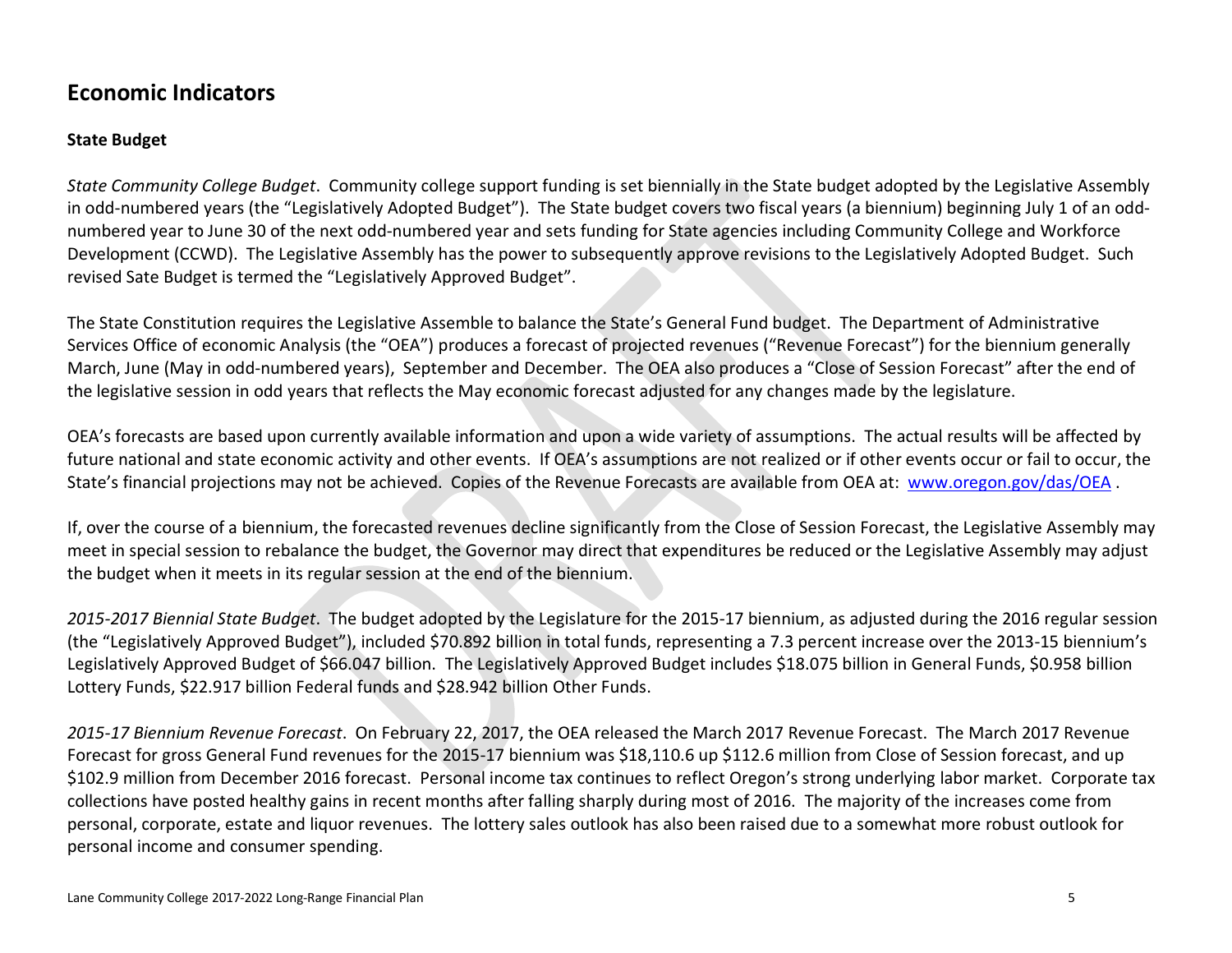| (\$ in Millions)                   |                         |                         |                            |                    |          |    |          |  |  |  |  |  |
|------------------------------------|-------------------------|-------------------------|----------------------------|--------------------|----------|----|----------|--|--|--|--|--|
|                                    | <b>2015-17 Biennium</b> |                         | <b>March 2017 Forecast</b> |                    |          |    |          |  |  |  |  |  |
|                                    |                         | <b>Revenue Forecast</b> |                            | <b>Change From</b> |          |    |          |  |  |  |  |  |
|                                    | Close of                | December                | March                      |                    | December |    | Close of |  |  |  |  |  |
|                                    | Session                 | 2016                    | 2017                       |                    | 2016     |    | Session  |  |  |  |  |  |
| <b>Structural Revenues</b>         |                         |                         |                            |                    |          |    |          |  |  |  |  |  |
| Personal Income Tax                | Š.<br>15,713.5          | 15,678.4<br>S.          | \$15,709.8                 | \$                 | 31.4     | \$ | (3.6)    |  |  |  |  |  |
| Corporate Income Tax               | 1,100.0                 | 1,103.7                 | 1,136.2                    |                    | 32.5     |    | 36.2     |  |  |  |  |  |
| All Other Revenues                 | 1,184.6                 | 1,225.7                 | 1,264.6                    |                    | 39.0     |    | 80.0     |  |  |  |  |  |
| <b>Gross General Fund Revenues</b> | 17,998.1                | 18,007.8                | 18,110.6                   |                    | 102.9    |    | 112.6    |  |  |  |  |  |
| Beginning Fund Balance             | 532.9                   | 528.8                   | 528.8                      |                    |          |    | (4.1)    |  |  |  |  |  |
| <b>Offsets and Transfers</b>       | (42.8)                  | (44.2)                  | (44.4)                     |                    | (0.2)    |    | (1.6)    |  |  |  |  |  |
| <b>Administrative Actions</b>      | (20.2)                  | (14.1)                  | (14.1)                     |                    |          |    | 6.2      |  |  |  |  |  |
| Legislative Actions                | (158.9)                 | (158.3)                 | (158.3)                    |                    |          |    | 0.6      |  |  |  |  |  |
| <b>Net Available Resources</b>     | 18,309.1                | 18,320.0                | 18,422.6                   | Ŝ.                 | 102.7    |    | 113.6    |  |  |  |  |  |
|                                    |                         |                         |                            |                    |          |    |          |  |  |  |  |  |

#### **State General Fund Forecast Summary**

*Source: Oregon Office of Economic Analysis, "Oregon Economic and Revenue Forecast, March 2017." 22-Feb-17*

## **Higher Education Price Index®**

*Source: [www.commonfund.org/commonfund-institute/higher-education-price-index-hepi/](http://www.commonfund.org/commonfund-institute/higher-education-price-index-hepi/)*

#### **What is HEPI?**

The Commonfund Higher Education Price Index (HEPI) is an inflation index designed specifically to track the main cost drivers in higher education. It is an essential planning tool for educational managers, helping schools to understand the future budget and funding increases required to maintain real purchasing power. HEPI is issued annually by Commonfund Institute and is distributed free of charge to educational institutions.

HEPI is a more accurate indicator of changes in costs for colleges and universities than the more familiar Consumer Price Index. It measures the average relative level of prices in a fixed basket of goods and services purchased by colleges and universities each year through current fund educational and general expenditures, excluding research.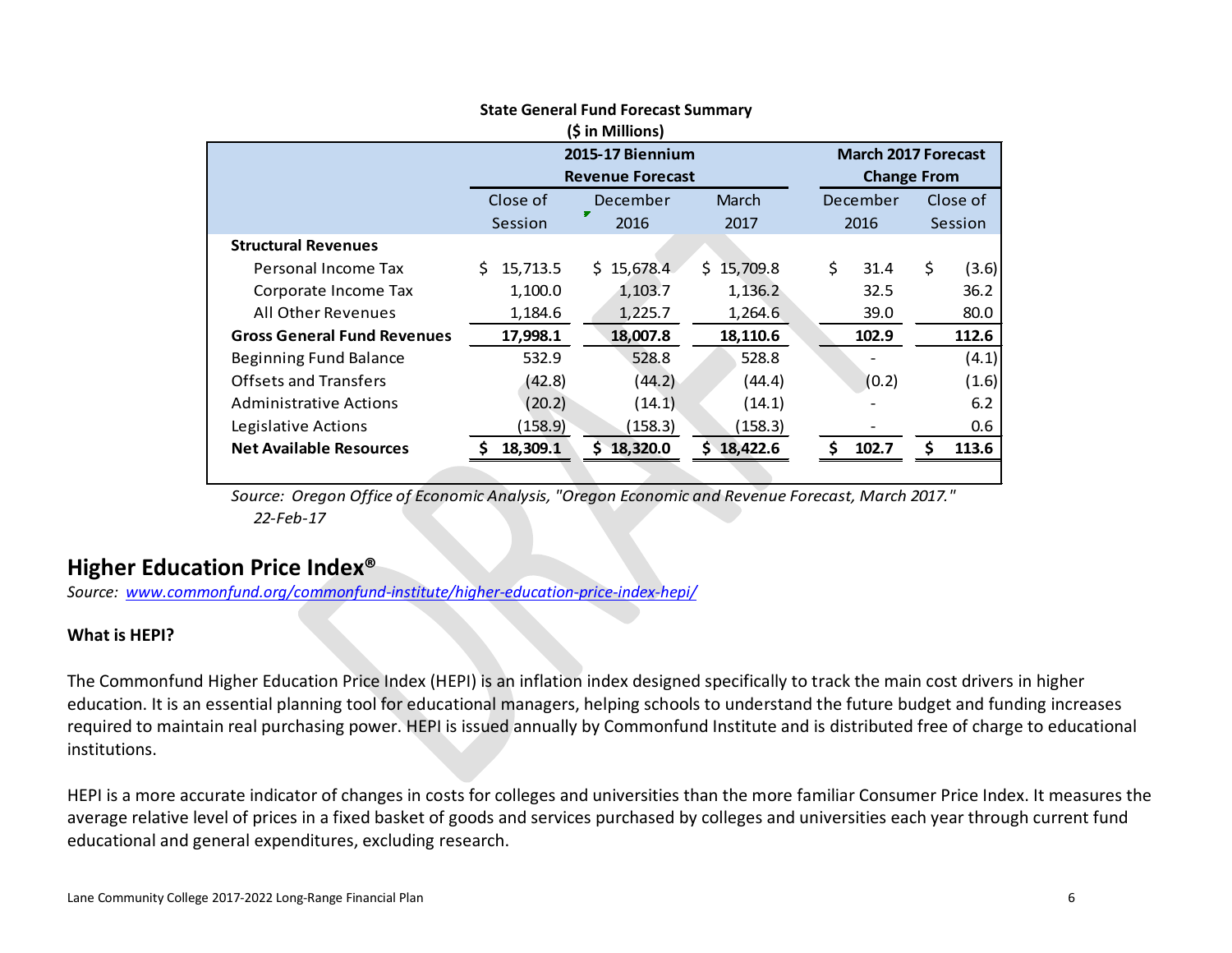HEPI is compiled from data reported and published by government and economic agencies. The eight categories cover current operational costs of colleges and universities. These include salaries for faculty, administrative employees, clerical employees, and service employees, fringe benefits, utilities, supplies and materials, and miscellaneous services.



#### **Board Policy (BP) 725**

Research in community colleges broadly and experience at Lane has shown that implementing a single large increase in tuition in one year because tuition has not kept pace with inflation has a significant adverse effect on student enrollment in the next academic year.

In order to maintain a constant tuition rate relative to inflation, each November, the board will select an appropriate index for two-year public colleges on which to base tuition increase. In December of each year, the board will adjust the per credit tuition rate to reflect changes in the index since the last tuition adjustment. The rate will be rounded to the nearest half-dollar and become effective the following academic year (Summer Term).

Should the board conclude that increases above the selected index are required; the board will assure that there are college-wide opportunities, particularly with students, to engage in discussions about the impact of tuition increases on access, affordability and course offerings. Should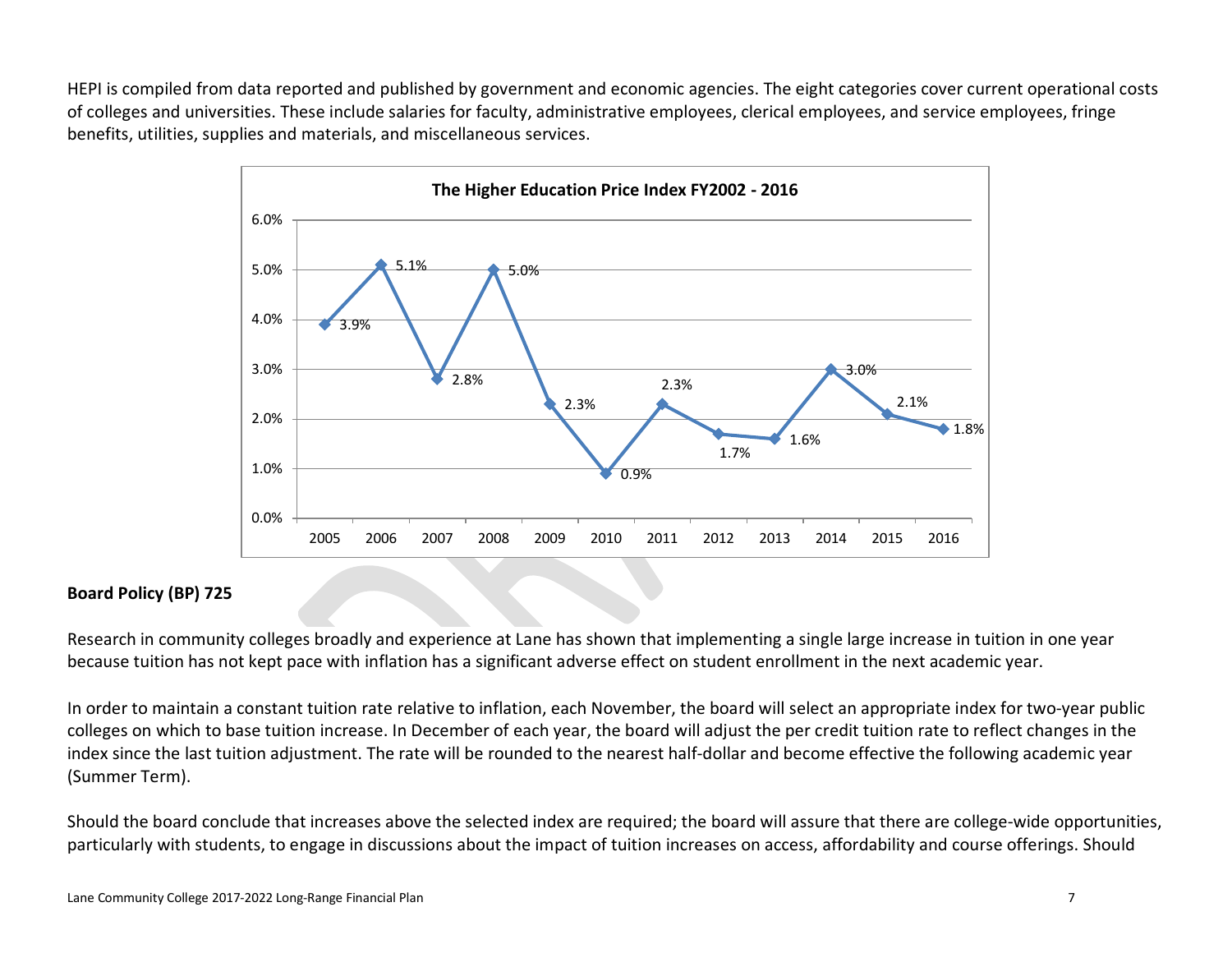the board conclude that tuition should be reduced; the board will similarly assure that there are opportunities to engage in college-wide discussions about the impact on course offerings, access and affordability.

#### **Local**

*Employment in Lane County (Eugene MSA): February 2017.* Lane County's seasonally adjusted unemployment rate dropped to 4.0 percent in February from 4.5 percent I January. This is the lowest rate since comparable local rates have been produced starting in 1990. In February 2016 the rate was 5.0 percent. Oregon's seasonally adjusted unemployment rate was 4.0 percent and the national rate was 4.7 percent in February.

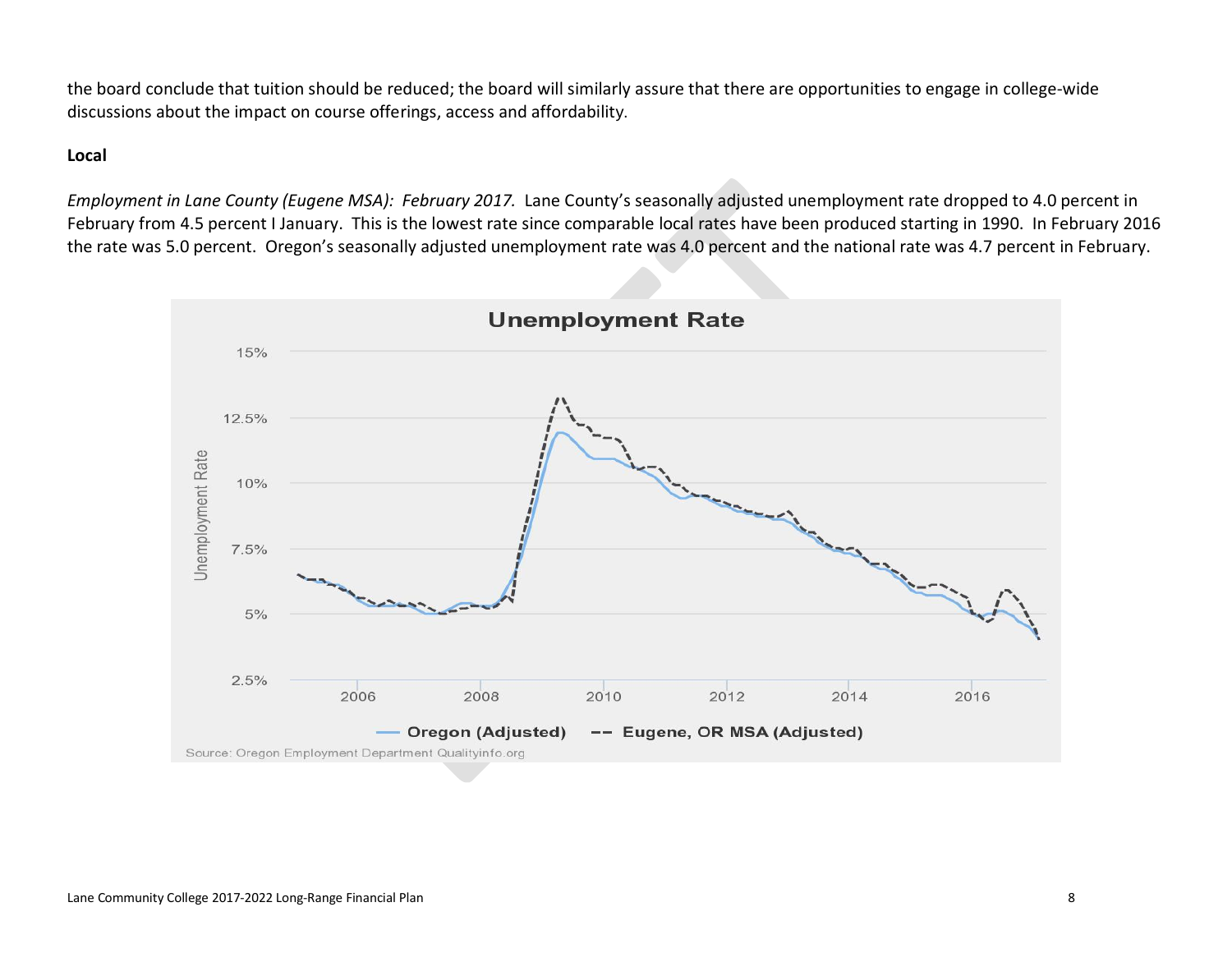## **Major Revenue Trends**

Budget preparation begins with revenue projections. The focus of this section will be the major General Fund and Administratively Restricted revenues.

#### Intergovernmental

State funding and property taxes make over 50% of total operating revenue. The Governor's 2017-2019 budget for community colleges is \$550 million over the biennium, the same amount that was 2015- 2017 budget. Increasing revenues for the state bodes well for an increase from the State legislature. The Oregon Community College Association (OCCA) is lobbying for \$634 million. The model is conservatively built on the Governor's budget of \$550 million over 2017-2019. For years 2020 – 2022 the model assumes a 2% growth.

Enrollment at Lane has impacted the college more than the State's





budget. The State distributes the community college budget based on enrollment and Lane has decreased more than the other 16 community colleges. At the highest point Lane's share of the State's budget was over 13% but current projections have Lane less than 9%.

Property taxes are imposed on the assessed value of property. The assessed value of each parcel cannot exceed its Taxable Real Market Value, and ordinarily is less than its Taxable Real Market Value. The assessed value of property was initially established in 1997 as a result of a constitutional amendment. That amendment (now Article XI,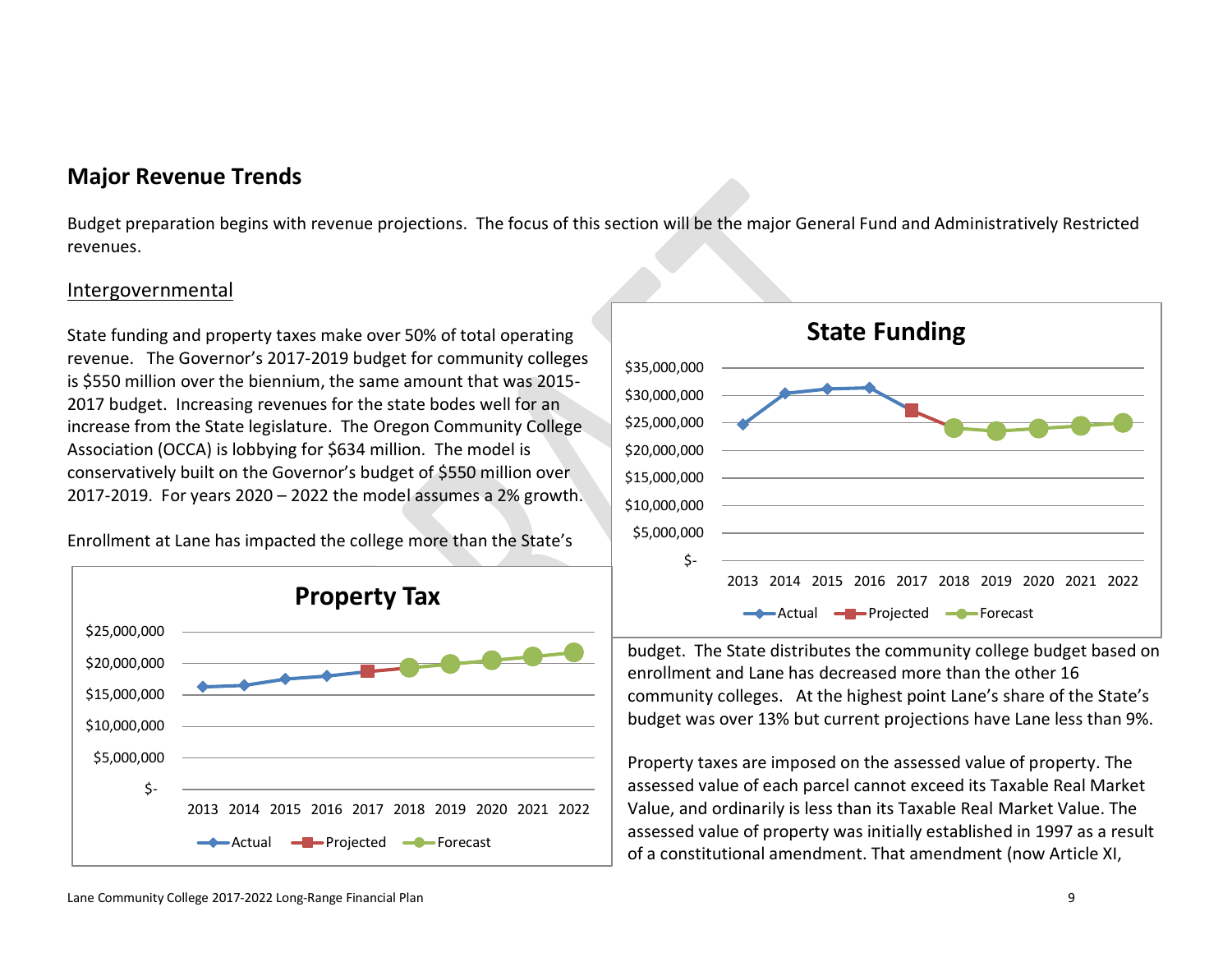Section 11, often called "Measure 50") assigned each property a value and limited increases in that assessed value to three percent per year, unless the property is improved, rezoned, subdivided, or ceases to qualify for exemption.

The average over time is approximately 3% and the model assumes a 3 % growth rate.

### Tuition, Fees and Other Student Charges

Student tuition, fees and other student charges make up over 30% of total operating revenue.

For fiscal year 2018 the forecast is for flat growth with a \$2.00 HEPI increase to tuition. The remaining years, 2019-2020 the model assumes a 2% inflationary increase.





For FY2018, the Budget Development Subcommittee of College Council has recommended a flat growth. The model assumes a 5% increase each year for years 2019-2020.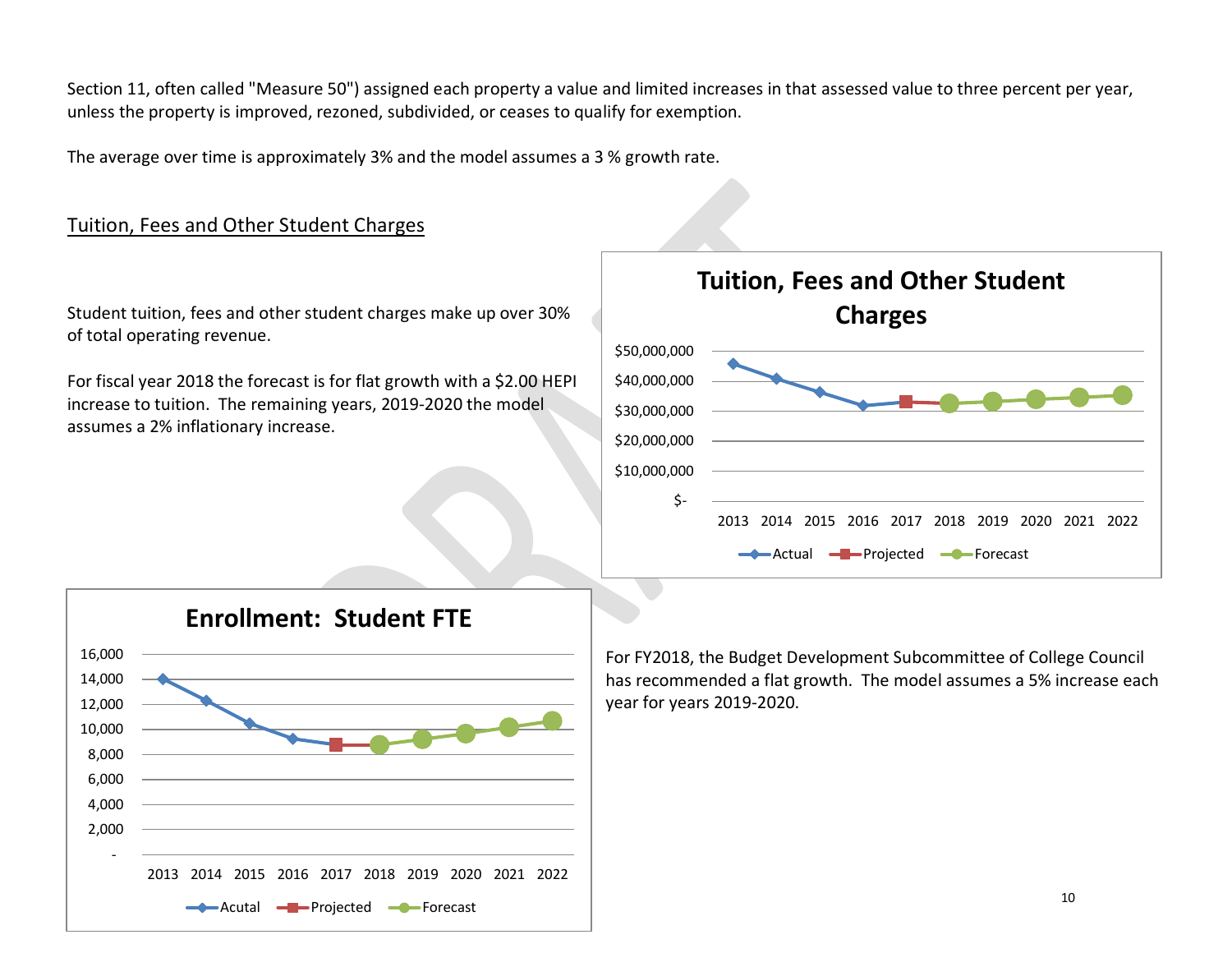## **Major Expenditure Trends**

## Personnel Expenditures

Personnel expenditures account for 80% of the operating expenditures of the college. The components are:

- Contracted (>= .5 FTE),
- Part-time (< .5 FTE) and
- Other payroll expenditures (OPE)





FY2018 is forecasted on the 3/18/2017 position list and without any bargaining parameters. For FY 2019-2022 the model assumes a 2% increase in total personnel costs.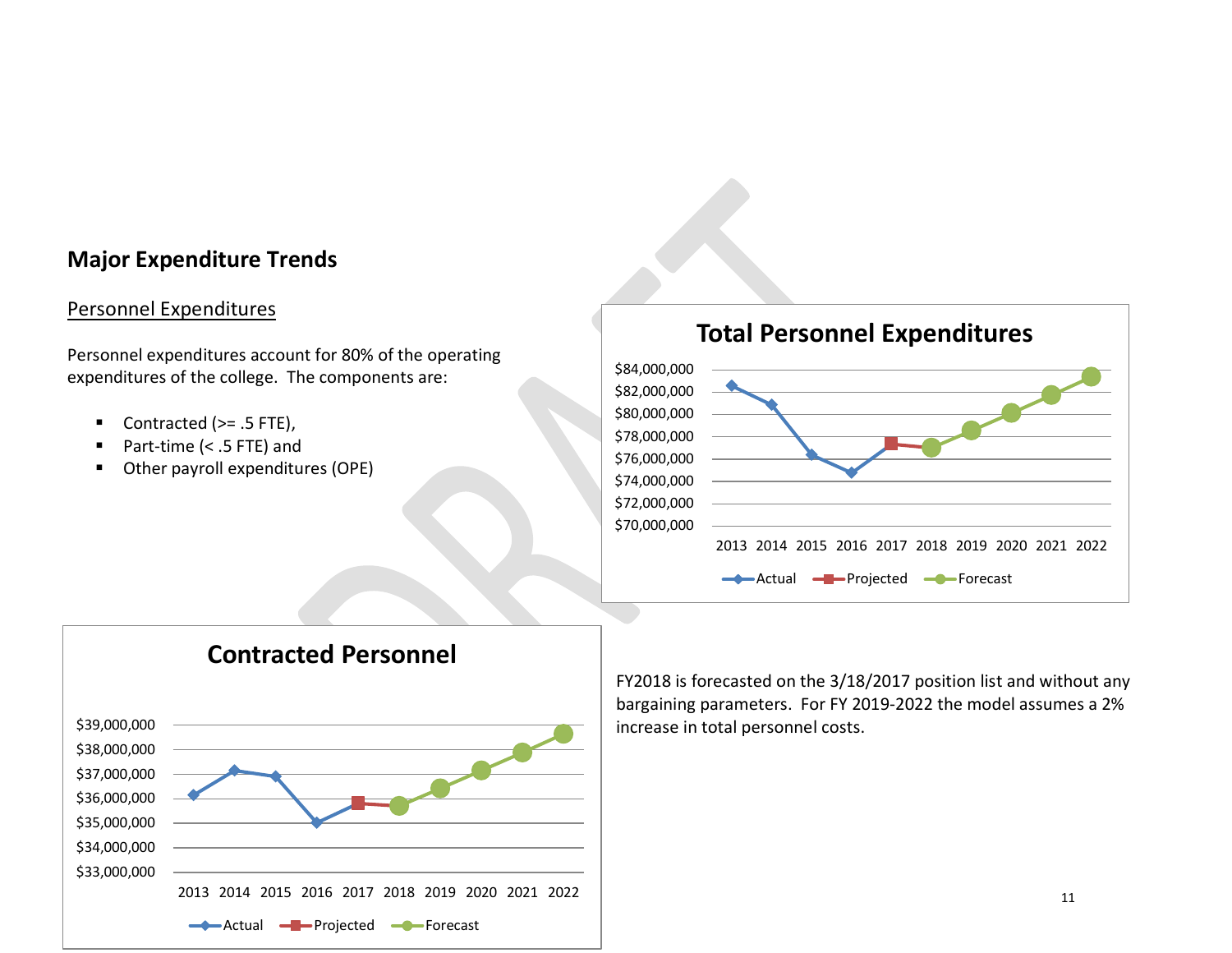Other payroll expenditures (OPE) are comprised of:

- **Medical 46%**
- Pension-PERS 20%
- Pension debt service 15%
- Payroll taxes 13%
- **D**ther 6%

The 3/18/2017 forecast for FY2018 does not include bargaining parameters. For the years 2019-2020 the model assumes a 2% growth.





The 3/18/2017 forecast for FY2018 has no growth. For the years 2019- 2020 the model assumes a 2% growth.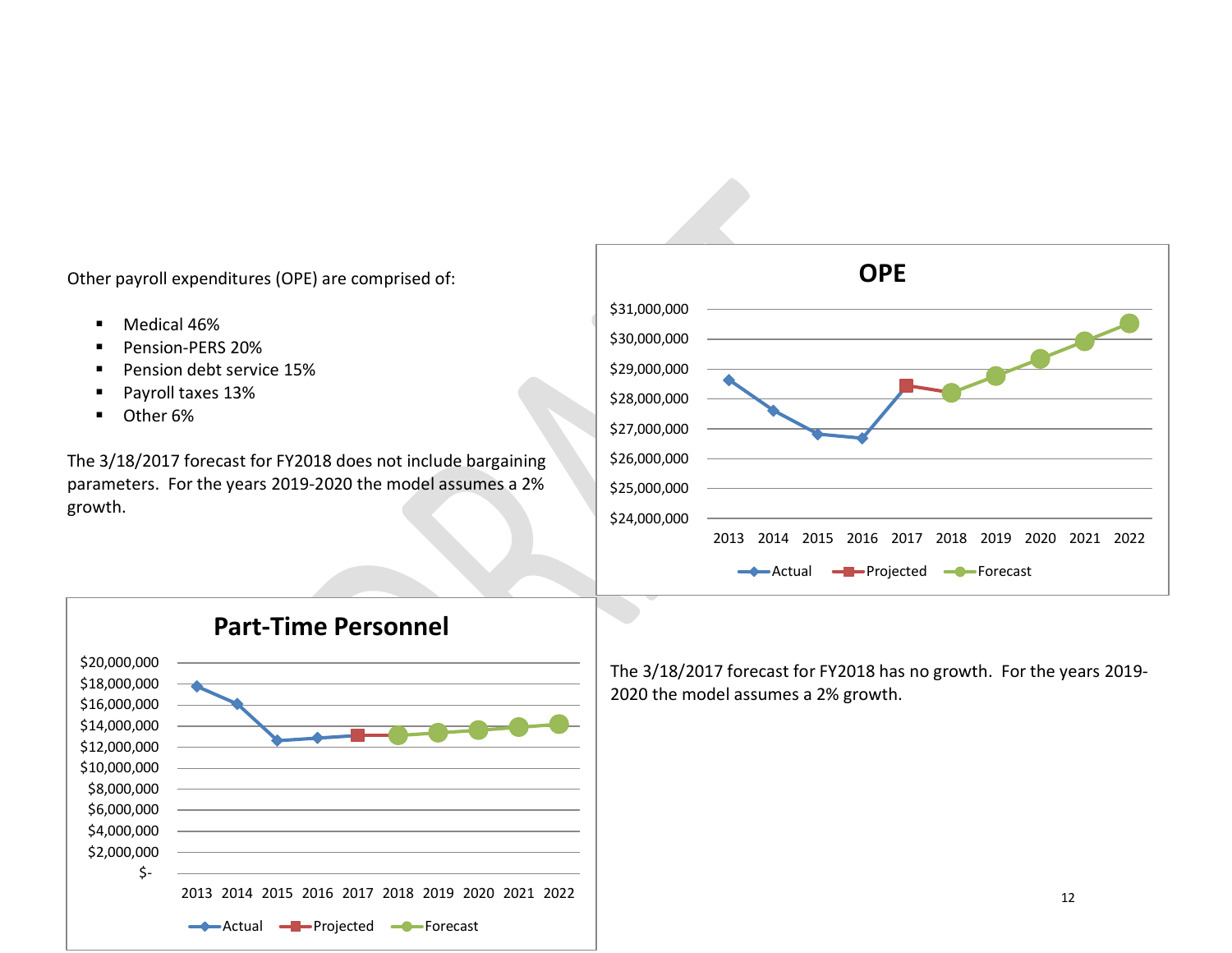### Material & Services Expenditures

The 3/18/2017 projections have FY2018 with inflationary impacts to the material and services. For the years 2019-2020 the model assumes a 1.5% increase.





## Capital Outlay Expenditures

Past several years the college has withheld capital expenditures. The model assumes an annual expenditure of \$665,000 a year on capital which is less than 1% of total expenditures.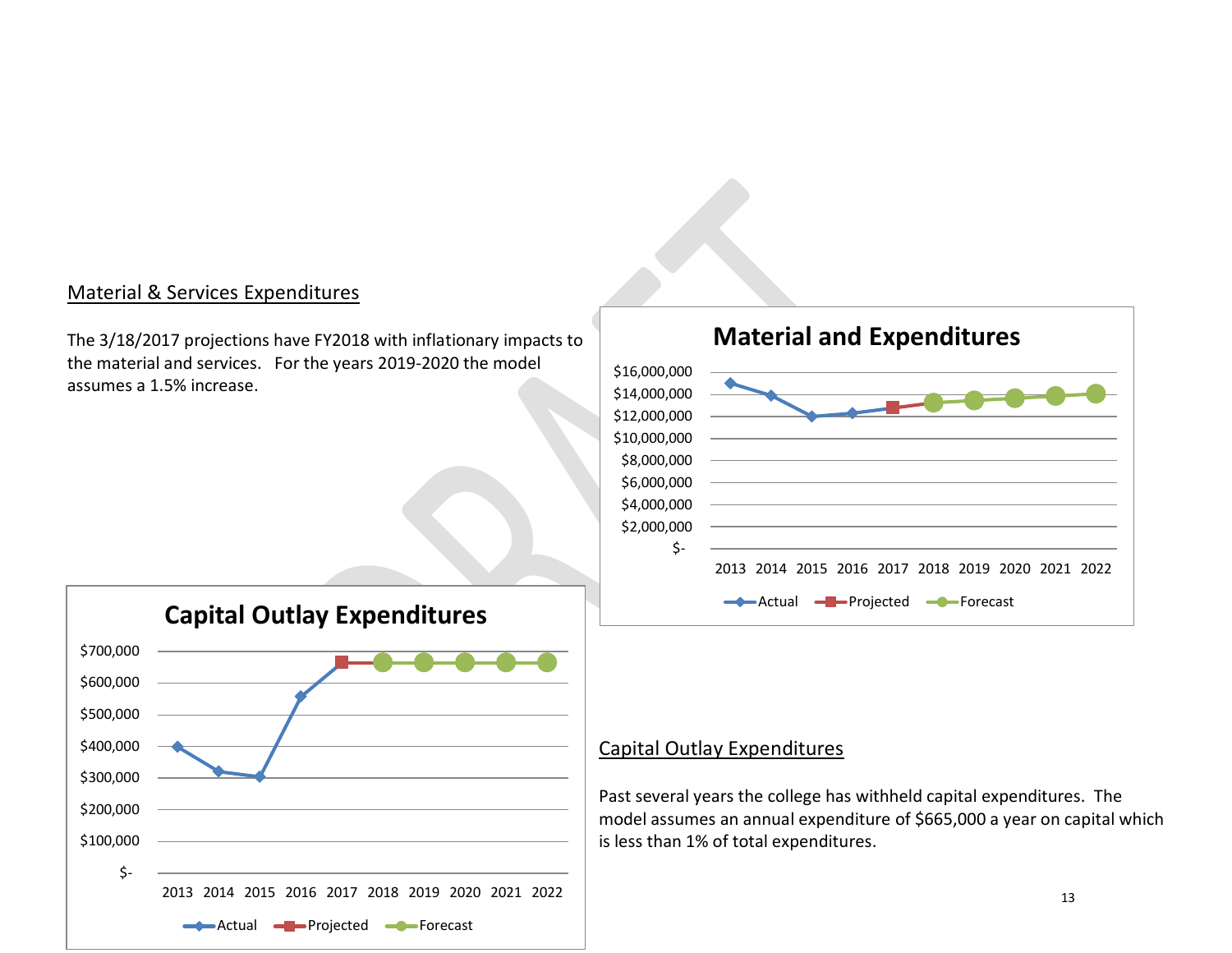Lane Community College 2017-2022 Long-Range Financial Plan 14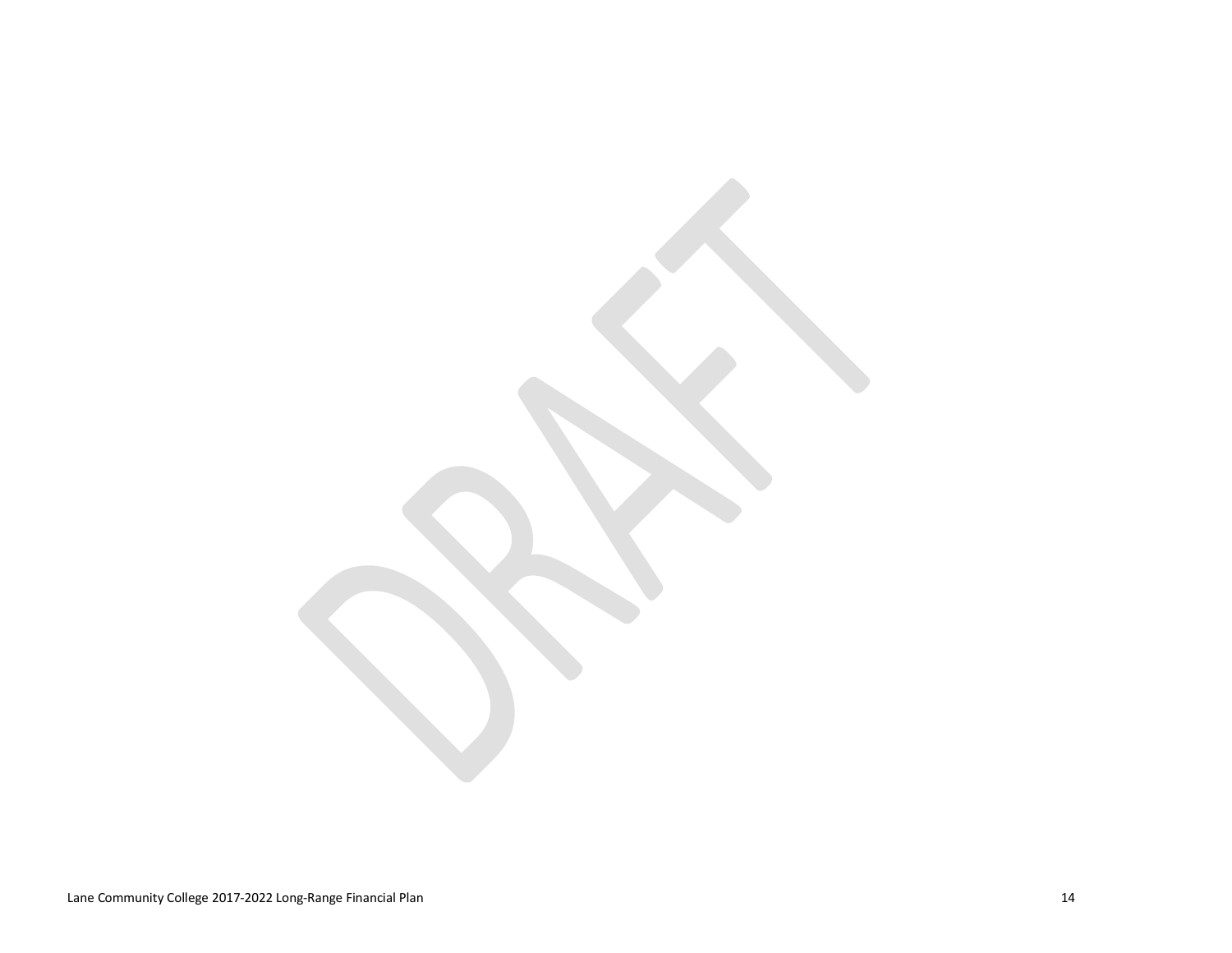

## Five Year Financial Forecast - Operating Funds I & IX

| \$86,608,000<br>Ś.<br>83,502,700<br>Ś.<br>85,915,590<br>Š.<br>89,457,189<br>\$93,161,334<br><b>Recurring Revenues</b><br>\$<br>Ś<br>Ś<br>New Revenues<br>(3, 105, 300)<br>Ś<br>2,412,890<br>Ś<br>3,541,599<br>3,704,145<br>3,929,416<br>\$<br>Ś.<br>Š.<br>Ś.<br><b>Total Revenues</b><br>83,502,700<br>85,915,590<br>89,457,189<br>93,161,334<br>97,090,750<br>\$<br>Ś.<br>93,502,544<br>Ś.<br>Ś.<br>97.253.181<br><b>Recurring Expenditures</b><br>91,554,400<br>Ś.<br>91,682,200<br>95,359,295<br>Increase to Expenditures<br>127,800<br>1,820,344<br>Ś<br>1,856,751<br>Ś<br>1,893,886<br>Ś<br>1,931,764<br>Ś<br>\$.<br>Ś<br>91,682,200<br>Ś<br>93,502,544<br>\$<br>95,359,295<br>97,253,181<br>99,184,944<br><b>Total Expenditures</b><br>Net Revenues Over/(Under) Expenditures<br>\$<br>\$<br>\$<br>(4,091,847)<br>\$<br>(2,094,194)<br>(8, 179, 500)<br>(7,586,954)<br>\$<br>(5,902,106)<br>Net Transfers In / (Out)<br>Ś<br>(1,778,300)<br>(1,778,300)<br>Ŝ<br>(1,778,300)<br>Ŝ<br>(1,778,300)<br>Ś<br>(1,778,300)<br>Ŝ<br><b>Total Change in Fund Balance</b><br>\$<br>(9,957,800)<br>(9,365,254)<br>\$<br>(7,680,406)<br>\$<br>(5,870,147)<br>\$.<br>(3,872,494)<br>\$ | % | FY2018 | % | FY2019 | % | FY2020 | % | FY2021 | % | FY2022        |
|---------------------------------------------------------------------------------------------------------------------------------------------------------------------------------------------------------------------------------------------------------------------------------------------------------------------------------------------------------------------------------------------------------------------------------------------------------------------------------------------------------------------------------------------------------------------------------------------------------------------------------------------------------------------------------------------------------------------------------------------------------------------------------------------------------------------------------------------------------------------------------------------------------------------------------------------------------------------------------------------------------------------------------------------------------------------------------------------------------------------------------------------------------------------------------|---|--------|---|--------|---|--------|---|--------|---|---------------|
|                                                                                                                                                                                                                                                                                                                                                                                                                                                                                                                                                                                                                                                                                                                                                                                                                                                                                                                                                                                                                                                                                                                                                                                 |   |        |   |        |   |        |   |        |   |               |
|                                                                                                                                                                                                                                                                                                                                                                                                                                                                                                                                                                                                                                                                                                                                                                                                                                                                                                                                                                                                                                                                                                                                                                                 |   |        |   |        |   |        |   |        |   |               |
|                                                                                                                                                                                                                                                                                                                                                                                                                                                                                                                                                                                                                                                                                                                                                                                                                                                                                                                                                                                                                                                                                                                                                                                 |   |        |   |        |   |        |   |        |   |               |
|                                                                                                                                                                                                                                                                                                                                                                                                                                                                                                                                                                                                                                                                                                                                                                                                                                                                                                                                                                                                                                                                                                                                                                                 |   |        |   |        |   |        |   |        |   |               |
|                                                                                                                                                                                                                                                                                                                                                                                                                                                                                                                                                                                                                                                                                                                                                                                                                                                                                                                                                                                                                                                                                                                                                                                 |   |        |   |        |   |        |   |        |   |               |
|                                                                                                                                                                                                                                                                                                                                                                                                                                                                                                                                                                                                                                                                                                                                                                                                                                                                                                                                                                                                                                                                                                                                                                                 |   |        |   |        |   |        |   |        |   |               |
|                                                                                                                                                                                                                                                                                                                                                                                                                                                                                                                                                                                                                                                                                                                                                                                                                                                                                                                                                                                                                                                                                                                                                                                 |   |        |   |        |   |        |   |        |   |               |
|                                                                                                                                                                                                                                                                                                                                                                                                                                                                                                                                                                                                                                                                                                                                                                                                                                                                                                                                                                                                                                                                                                                                                                                 |   |        |   |        |   |        |   |        |   |               |
|                                                                                                                                                                                                                                                                                                                                                                                                                                                                                                                                                                                                                                                                                                                                                                                                                                                                                                                                                                                                                                                                                                                                                                                 |   |        |   |        |   |        |   |        |   |               |
|                                                                                                                                                                                                                                                                                                                                                                                                                                                                                                                                                                                                                                                                                                                                                                                                                                                                                                                                                                                                                                                                                                                                                                                 |   |        |   |        |   |        |   |        |   |               |
| <b>Ending Fund Balance (EFB)</b><br>\$<br>3,976,066<br>\$ (5,389,188)<br>\$ (13,069,593)<br>\$ (18,939,740)<br>\$ (22,812,234)                                                                                                                                                                                                                                                                                                                                                                                                                                                                                                                                                                                                                                                                                                                                                                                                                                                                                                                                                                                                                                                  |   |        |   |        |   |        |   |        |   |               |
| % of EFB to Total Expenditures<br>10.0%<br>4.3%<br>$-5.7%$<br>10.0%<br>$-13.5%$<br>10.0%<br>$-19.1%$<br>10.0%<br>10.0%                                                                                                                                                                                                                                                                                                                                                                                                                                                                                                                                                                                                                                                                                                                                                                                                                                                                                                                                                                                                                                                          |   |        |   |        |   |        |   |        |   | $-22.6%$      |
| \$<br>(5, 192, 154)<br>\$ (14, 739, 442)<br>\$ (22,605,523)<br>\$(28,665,058)<br>\$ (32,730,729)<br>EFB (Short) / Over                                                                                                                                                                                                                                                                                                                                                                                                                                                                                                                                                                                                                                                                                                                                                                                                                                                                                                                                                                                                                                                          |   |        |   |        |   |        |   |        |   |               |
| <b>BUDGET LEVERS</b>                                                                                                                                                                                                                                                                                                                                                                                                                                                                                                                                                                                                                                                                                                                                                                                                                                                                                                                                                                                                                                                                                                                                                            |   |        |   |        |   |        |   |        |   |               |
| <b>REVENUES</b>                                                                                                                                                                                                                                                                                                                                                                                                                                                                                                                                                                                                                                                                                                                                                                                                                                                                                                                                                                                                                                                                                                                                                                 |   |        |   |        |   |        |   |        |   |               |
| $-11.7%$ \$<br>$-2.0%$ \$<br>(480, 980)<br>$2.0%$ \$<br>471,360<br>$2.0%$ \$<br>480,788<br>2.0% S<br>490,403<br><b>State Funding</b><br>(3, 184, 400)                                                                                                                                                                                                                                                                                                                                                                                                                                                                                                                                                                                                                                                                                                                                                                                                                                                                                                                                                                                                                           |   |        |   |        |   |        |   |        |   |               |
| $3.1\%$ \$<br>3.0% \$<br>3.0% \$<br>3.0% S<br>596,259<br>$3.0%$ \$<br>632,571<br><b>Property Taxes</b><br>562,000<br>578,892<br>614,147                                                                                                                                                                                                                                                                                                                                                                                                                                                                                                                                                                                                                                                                                                                                                                                                                                                                                                                                                                                                                                         |   |        |   |        |   |        |   |        |   |               |
| $0.1%$ \$<br>2.0% \$<br>$2.0\%$ \$<br><b>Credit Tuition</b><br>$2.0%$ \$<br>504,972<br>2.0% S<br>490,544<br>500,355<br>15,400<br>471,496                                                                                                                                                                                                                                                                                                                                                                                                                                                                                                                                                                                                                                                                                                                                                                                                                                                                                                                                                                                                                                        |   |        |   |        |   |        |   |        |   |               |
| <b>Student Fees</b><br>$2.2%$ \$<br>164,100<br>$2.0%$ \$<br>155,850<br>$2.0\%$ \$<br>166,915<br>2.0% \$<br>162,146<br>$2.0%$ S<br>165,389                                                                                                                                                                                                                                                                                                                                                                                                                                                                                                                                                                                                                                                                                                                                                                                                                                                                                                                                                                                                                                       |   |        |   |        |   |        |   |        |   |               |
| $0.0%$ \$<br>$5.0%$ \$<br>5.0% \$<br>5.0% \$<br>5.0% \$<br>Enrollment (Credit) Growth<br>1,599,732<br>1,713,313<br>1,834,959<br>1,965,241                                                                                                                                                                                                                                                                                                                                                                                                                                                                                                                                                                                                                                                                                                                                                                                                                                                                                                                                                                                                                                       |   |        |   |        |   |        |   |        |   |               |
| $-36.6%$ \$<br>$1.0\%$ \$<br>.Ŝ<br>$3.0\%$ \$<br>1.0%<br>$2.0\%$ \$<br><b>Other Fees</b><br>(722, 400)<br>12,516<br>12,641<br>25,535<br>39,069                                                                                                                                                                                                                                                                                                                                                                                                                                                                                                                                                                                                                                                                                                                                                                                                                                                                                                                                                                                                                                  |   |        |   |        |   |        |   |        |   |               |
| Administrative Recovery<br>$0.0\%$ \$<br>$1.0\%$ \$<br>18,750<br>$1.0\%$ \$<br>18,938<br>$2.0%$ \$<br>38,254<br>$4.0%$ \$<br>78,038                                                                                                                                                                                                                                                                                                                                                                                                                                                                                                                                                                                                                                                                                                                                                                                                                                                                                                                                                                                                                                             |   |        |   |        |   |        |   |        |   |               |
| $0.8%$ \$<br>Ś<br>$1.0\%$ \$<br>$1.0\%$ \$<br>Misc. / Auxiliary Revenue<br>60,000<br>1.0%<br>56,634<br>$1.0\%$ \$<br>57,200<br>57,772<br>58,350                                                                                                                                                                                                                                                                                                                                                                                                                                                                                                                                                                                                                                                                                                                                                                                                                                                                                                                                                                                                                                 |   |        |   |        |   |        |   |        |   |               |
| \$<br><b>Total New Revenues</b><br>(3, 105, 300)<br>\$<br>2,412,890<br>3,541,599<br>\$<br>3,704,145<br>\$<br>3,929,416<br>Ŝ                                                                                                                                                                                                                                                                                                                                                                                                                                                                                                                                                                                                                                                                                                                                                                                                                                                                                                                                                                                                                                                     |   |        |   |        |   |        |   |        |   |               |
|                                                                                                                                                                                                                                                                                                                                                                                                                                                                                                                                                                                                                                                                                                                                                                                                                                                                                                                                                                                                                                                                                                                                                                                 |   |        |   |        |   |        |   |        |   |               |
| <b>EXPENDITURES</b>                                                                                                                                                                                                                                                                                                                                                                                                                                                                                                                                                                                                                                                                                                                                                                                                                                                                                                                                                                                                                                                                                                                                                             |   |        |   |        |   |        |   |        |   |               |
| Personnel<br>$-0.45%$ \$<br>(347, 300)<br>2.0%<br>\$.<br>1,540,072<br>2.00%<br>S<br>1,570,873<br>2.00% S<br>1,602,291<br>2.00% S<br>1,634,337                                                                                                                                                                                                                                                                                                                                                                                                                                                                                                                                                                                                                                                                                                                                                                                                                                                                                                                                                                                                                                   |   |        |   |        |   |        |   |        |   |               |
| 3.51% \$<br>$2.0%$ \$<br>2.00% \$<br>2.00% \$<br>$2.00\%$ \$<br>Materials & Services<br>475,100<br>280,272<br>285,877<br>291,595<br>297,427                                                                                                                                                                                                                                                                                                                                                                                                                                                                                                                                                                                                                                                                                                                                                                                                                                                                                                                                                                                                                                     |   |        |   |        |   |        |   |        |   |               |
| \$<br>\$<br>Capital Increase (Decrease)<br>\$<br>\$<br>\$<br>$\overline{\phantom{a}}$<br>н.                                                                                                                                                                                                                                                                                                                                                                                                                                                                                                                                                                                                                                                                                                                                                                                                                                                                                                                                                                                                                                                                                     |   |        |   |        |   |        |   |        |   |               |
| \$<br>127,800<br>\$<br>\$<br>1,856,751<br>\$<br>1,931,764<br><b>Total Increase In Expenditures</b><br>1,820,344<br>1,893,886<br>\$                                                                                                                                                                                                                                                                                                                                                                                                                                                                                                                                                                                                                                                                                                                                                                                                                                                                                                                                                                                                                                              |   |        |   |        |   |        |   |        |   |               |
| <b>TRANSFERS IN/(OUT)</b>                                                                                                                                                                                                                                                                                                                                                                                                                                                                                                                                                                                                                                                                                                                                                                                                                                                                                                                                                                                                                                                                                                                                                       |   |        |   |        |   |        |   |        |   |               |
| \$<br>\$<br>Fund 1 PERS reserve IN<br>\$<br>860,000<br>\$<br>860,000<br>860,000<br>860,000<br>S<br>860,000                                                                                                                                                                                                                                                                                                                                                                                                                                                                                                                                                                                                                                                                                                                                                                                                                                                                                                                                                                                                                                                                      |   |        |   |        |   |        |   |        |   |               |
| \$<br>\$<br>\$<br>$\mathsf{S}$<br>Ś<br>Fund 1 Other fund transfers IN<br>67,500<br>67,500<br>67,500<br>67,500<br>67,500                                                                                                                                                                                                                                                                                                                                                                                                                                                                                                                                                                                                                                                                                                                                                                                                                                                                                                                                                                                                                                                         |   |        |   |        |   |        |   |        |   |               |
| Ś<br>Ś<br>\$<br>Ś<br>S<br>Fund 9 from Fund 1 in<br>1,375,100<br>1,375,100<br>1,375,100<br>1,375,100<br>1,375,100                                                                                                                                                                                                                                                                                                                                                                                                                                                                                                                                                                                                                                                                                                                                                                                                                                                                                                                                                                                                                                                                |   |        |   |        |   |        |   |        |   |               |
| Ś<br>(1,000,000)<br>Ś<br>Ś<br>\$<br>Fund 1 Major Maintenance (Out)<br>(1,000,000)<br>(1,000,000)<br>(1,000,000)                                                                                                                                                                                                                                                                                                                                                                                                                                                                                                                                                                                                                                                                                                                                                                                                                                                                                                                                                                                                                                                                 |   |        |   |        |   |        |   |        |   | (1,000,000)   |
| Fund 1 to Fund 9<br>\$<br>(1, 375, 100)<br>Ś<br>(1, 375, 100)<br>\$<br>(1, 375, 100)<br>Ś<br>\$<br>(1, 375, 100)                                                                                                                                                                                                                                                                                                                                                                                                                                                                                                                                                                                                                                                                                                                                                                                                                                                                                                                                                                                                                                                                |   |        |   |        |   |        |   |        |   | (1, 375, 100) |
| Fund 1 to Internal Service funds<br>\$<br>Ś<br>\$<br>(396,000)<br>\$<br>(396,000)<br>(396,000)<br>Ś<br>(396,000)                                                                                                                                                                                                                                                                                                                                                                                                                                                                                                                                                                                                                                                                                                                                                                                                                                                                                                                                                                                                                                                                |   |        |   |        |   |        |   |        |   | (396,000)     |
| \$<br>\$<br>\$<br>Fund 1 to Debt service<br>(139, 978)<br>(139, 978)<br>(139, 978)<br>Ŝ<br>(139, 978)                                                                                                                                                                                                                                                                                                                                                                                                                                                                                                                                                                                                                                                                                                                                                                                                                                                                                                                                                                                                                                                                           |   |        |   |        |   |        |   |        |   | (139, 978)    |
| Ś<br>\$<br>Ŝ<br>Ŝ<br>S<br>Fund 9 to other funds<br>(253, 979)<br>(253, 979)<br>(253, 979)<br>(253, 979)                                                                                                                                                                                                                                                                                                                                                                                                                                                                                                                                                                                                                                                                                                                                                                                                                                                                                                                                                                                                                                                                         |   |        |   |        |   |        |   |        |   | (253, 979)    |
| Ś<br>Ś<br>\$<br>S<br>S<br>Missing transfers<br>(915, 843)<br>(915, 843)<br>(915, 843)<br>(915, 843)                                                                                                                                                                                                                                                                                                                                                                                                                                                                                                                                                                                                                                                                                                                                                                                                                                                                                                                                                                                                                                                                             |   |        |   |        |   |        |   |        |   | (915, 843)    |
| <b>Total Net Transfers</b><br>\$<br>(1,778,300)<br>\$<br>(1,778,300)<br>s<br>\$<br>(1,778,300)<br>\$<br>(1,778,300)                                                                                                                                                                                                                                                                                                                                                                                                                                                                                                                                                                                                                                                                                                                                                                                                                                                                                                                                                                                                                                                             |   |        |   |        |   |        |   |        |   | (1,778,300)   |

 $\text{Lar}_{\text{c}}$  community college 2017-2022 Long-Range Financial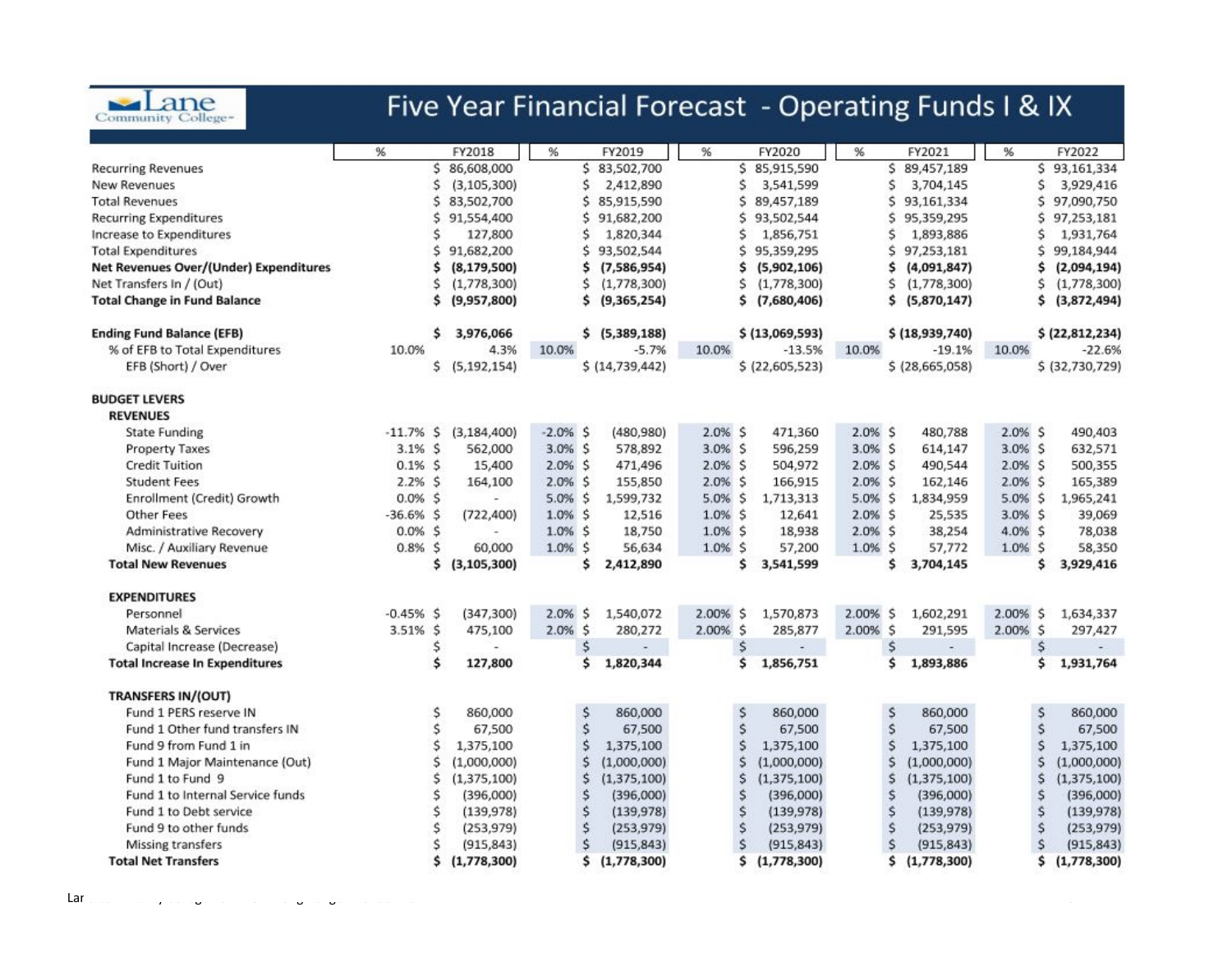**Conclusions:**